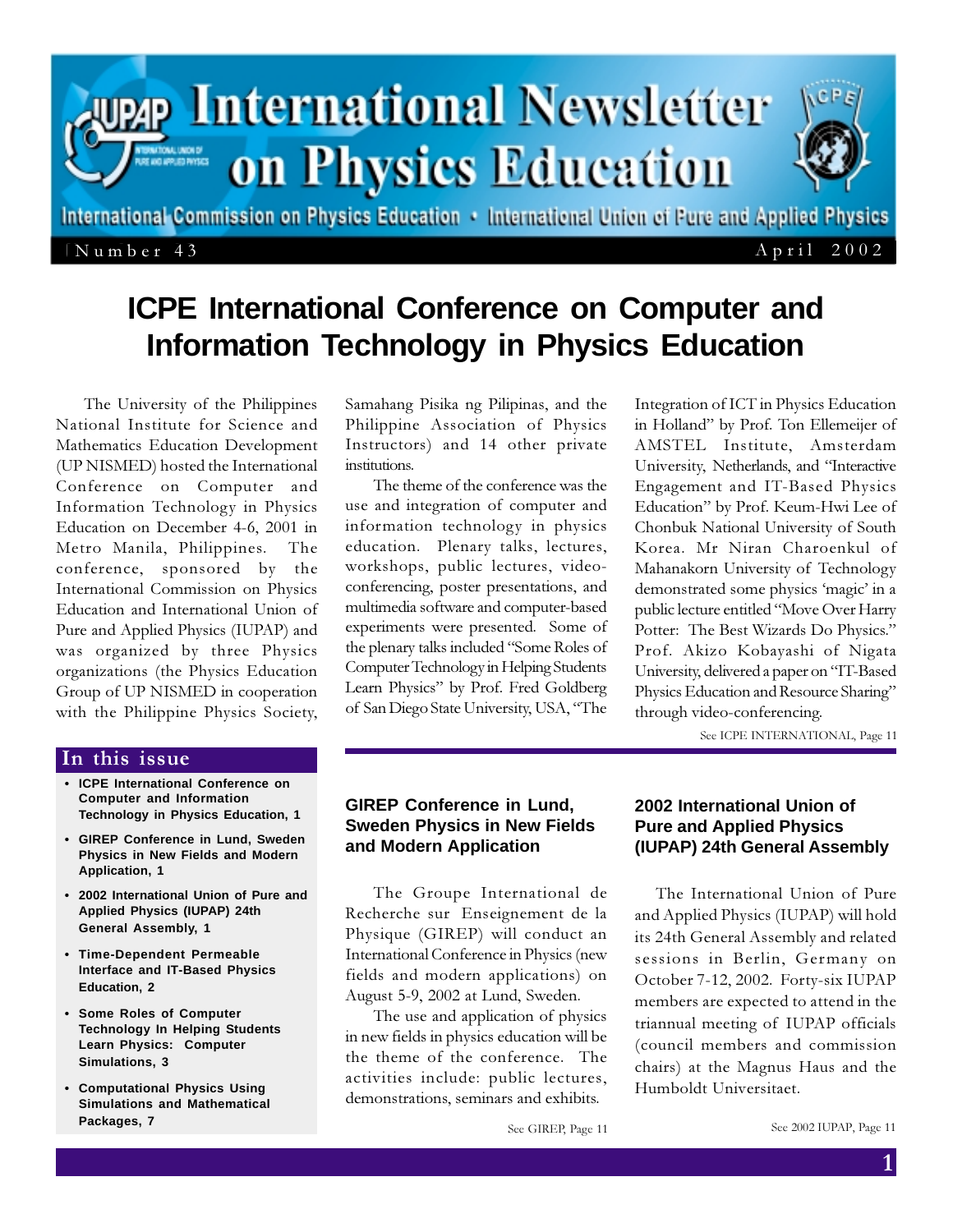# **Time-Dependent Permeable Interface and IT-Based Physics Education\***

by Jin S. Kim<sup>a</sup> and Keum H. Lee<sup>b</sup> Chonbuk National University, Jeonju, South Korea

This is a condensed version of the plenary talk delivered at the International Conference on Physics Education in Cultural Context (ICPEC, 13-17 August 2001, Korea), organized by Korean Physical Society with support from IUPAP-ICPE, and at the General Forum of European Physics Education Network (EGF2001, 6-8 September 2001, Koeln/Cologne, Germany).

### **Education with Interface and Feedback**

Any system of interest is a part of a larger whole with interface between the interested part and the rest. No interface is perfectly insulating so the system interacts with the rest, and the two develop together as one feedback system with changing interface. An educational system/activity, surrounded/divided by interfaces, is often characterized by space (classroom, school, country, &c) and time (class period, academic year, era, &c) variables and/or more complex ones (class subject, ethnicity, culture, &c) hence the time-dependency and permeability of interfaces must be taken into account for better result. Thus, any education should have feedback mechanism reflecting the societal change/need, and physics education is no exception.

#### **Paradigm of Physics Education**

Driven in part by a post-cold-war restructuring of the global economy, the current wave of science education reform focuses on a more scientifically literate society. Since physics is the foundation of modern science and technology, physicists are in a unique position to educate people the basic concepts of modern science. Engineers need better education in physics and merely representative. See TIME-DEPENDENT, Page 11

industry needs well-trained physicists. However, the data indicate that we are not doing what we should. A drastic change in physics education is in demand. Effective solutions have already been offered, yet go unnoticed by large segments of our community. The physics education can be more productive.

Researches show a wide gap between what a teacher teaches and what the students learn. Active-learning (AL), including interactive-engagement (IE), is the key to narrow this gap. Although AL without IT is possible, the catalytic role of IT is well established. In real-time, the use of IT is a must for resource sharing at distance and for IE among teachers and students.

### **IT-Based and Active-Learning Solutions**

In this era of knowledge-based economies, equal access to scientific knowledge is a fundamental prerequisite for sustainable development and keeping world peace. The use of new IT in promoting AL and IE modes of education, particularly through networking, will contribute greatly to improve educational quality for all, regardless of any barrier such as space and time. It is no wonder that the Science Agenda - Framework for Action (World Conference on Science, Budapest, 1999) stresses UNESCO's leading role in spreading IT use for science education.

The curricular solutions given below are research-based and often use stateof-the-art IT. The list (in English only, alphabetical order) is not exhaustive, merely representative.

- *Advancing Physics<sup>1</sup>* is a new course (with CDs) for AS and A level developed by Institute of Physics (UK)
- *Just-in-Time Teaching*<sup>2</sup> enhances interactivity and responsiveness among faculty and students, via webbased assignment turned in just in time so the faculty can adjust his/her next lecture reflecting such inputs
- Peer Instruction<sup>3</sup> actively involves students in large lecture courses by interspersing brief mini-lectures with conceptual questions
- **Physics by Inquiry**<sup>4</sup> is an inquirybased course, which can be used with a lecture-based course
- *Real Time Physics<sup>5</sup>* is a complete set of interactive microcomputerbased labs
- Tools for Scientific Thinking<sup>6</sup> consist of small set of interactive microcomputer-based labs
- Tutorials in Physics<sup>7</sup> are a complete set of carefully designed tutorials and may be used as labs/recitations
- *Workshop Physics<sup>8</sup>* is an activitybased course without lectures

## **Educational Resource Sharing**

In resource sharing among different educational units, be they interinstitutional or international, dedicated human effort is essential for its success since the educational paradigm is position and time dependent. The one-model-fitsall approach is not appropriate and diversity has to be accepted. The Asian Physics Education Network (9) has been working for resource sharing to improve university physics education in the Asia-Pacific region, with recent AL emphasis.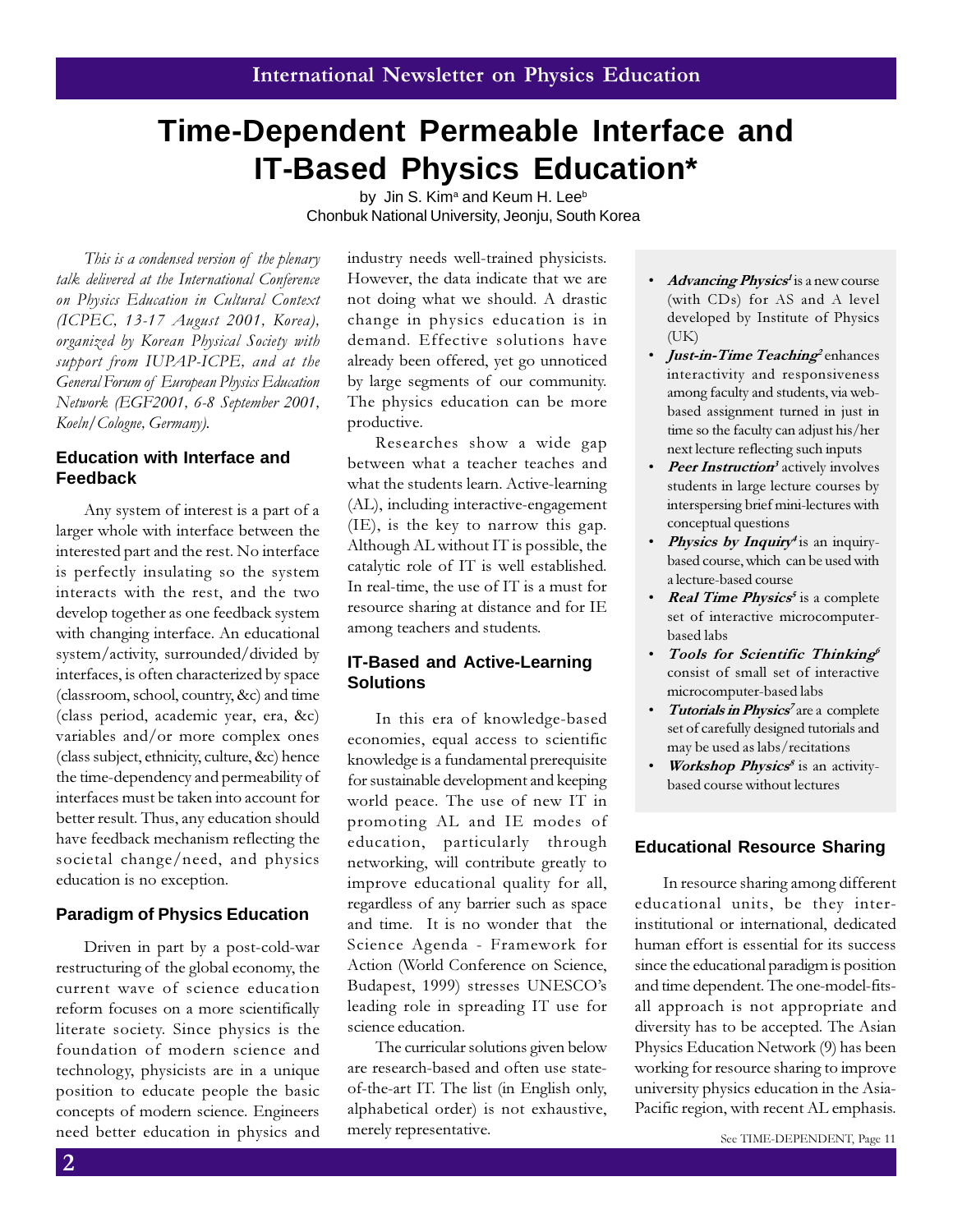# **Some Roles of Computer Technology in Helping Students Learn Physics: Computer Simulations**

by Fred Goldberg <fgoldberg@sciences.sdsu.edu>

Department of Physics and Center for Research in Mathematics and Science Education San Diego State University, San Diego, CA, USA

In physics classrooms the computer can be used in many ways to promote learning. Over the last decade one of the most prevalent uses has been with microcomputer-based learning (MBL) tools (Thornton and Sokoloff, 1990). By connecting various probes, for example, sonar probes, force probes, sound probes, voltage probes, etc., directly to the computer, students can conduct experiments and collect data in real time. Research has shown that these tools can be successful not only in the laboratory setting (Thornton and Sokoloff, 1990), but also when used in short tutorial replacements for recitations (Redish et. al.,1997) or when performed as interactive lecture demonstrations (Sokoloff and Thornton, 1997).

Another major way the computer can be used to promote learning is through the use of computer simulations of physical phenomena (Steinberg, 2000; Snir et. al., 1995). The simulations, if designed appropriately, can serve several purposes: to help students extend their experience with hands-on experiments and collect additional phenomenological data; to make models explicit and help students collect model-based evidence; and to provide multiple representations of the same or related concepts. In this paper I will provide some examples of how simulators can be used for these three purposes. The simulators I will describe were developed as part of a comprehensive project called the CPU project.

#### **The CPU Project**

CPU, which stands for Constructing Physics Understanding in a ComputerSupported Learning Environment, is a national development and dissemination project funded by the United States National Science Foundation.<sup>1</sup>The CPU project developed a pedagogy, curriculum units and computer software to support a collaborative learning environment where students assume primary responsibility for developing robust and valid ideas in science.<sup>2</sup> Independent modular units were developed in the topical areas of Light and Color, Static Electricity and Magnetism, Current Electricity, Force and Motion, Waves and Sound, the Nature of Matter, and a special skillsoriented unit called Underpinnings. Special computer simulators were designed to facilitate the development of ideas within the various topical areas.<sup>3</sup> The CPU materials have been used mainly in courses for secondary and University students (Goldberg, 2000, 1997; Otero, et. al., 1999), and in workshops for teachers. The computer simulators and curriculum units are each available commercially.<sup>4</sup>

 Each of the topical units is divided into Cycles<sup>5</sup> (See Figure 1). The goal of each cycle is to have students develop a set of robust ideas that can be used to help explain a set of phenomena that will be explored within that cycle. Each Cycle begins with an elicitation activity, in which students are asked to draw on prior experience to invent an initial explanation for some interesting phenomenon. This activity is carried out individually, in small groups, and as a whole class. The purpose of the elicitation activity is to raise relevant issues regarding the phenomenon, and to

encourage the class to offer some intial ideas that could be starting points to address the issues.



Following the elicitation activity, each group of students tests and (if appropriate) modifies their initial ideas by working through a sequence of several *development* activities, students contribute to the consensus discussion activity. Then each group is responsible for proposing to the whole class a set of candidate ideas that it believes will best explain the range of phenomena encountered throughout the cycle and which it can support with observational evidence. The instructor then leads a whole-class discussion in which all the groups' candidate ideas are consolidated into a set of evidence-supported class consensus ideas. During the *application* activities the students apply the class consensus ideas to a wide variety of interesting and novel situations. During both the development and application activities students collect data with both hands-on apparatus and computer simulations. In the sections that follow I will describe three ways the computer simulators can help in this learning process.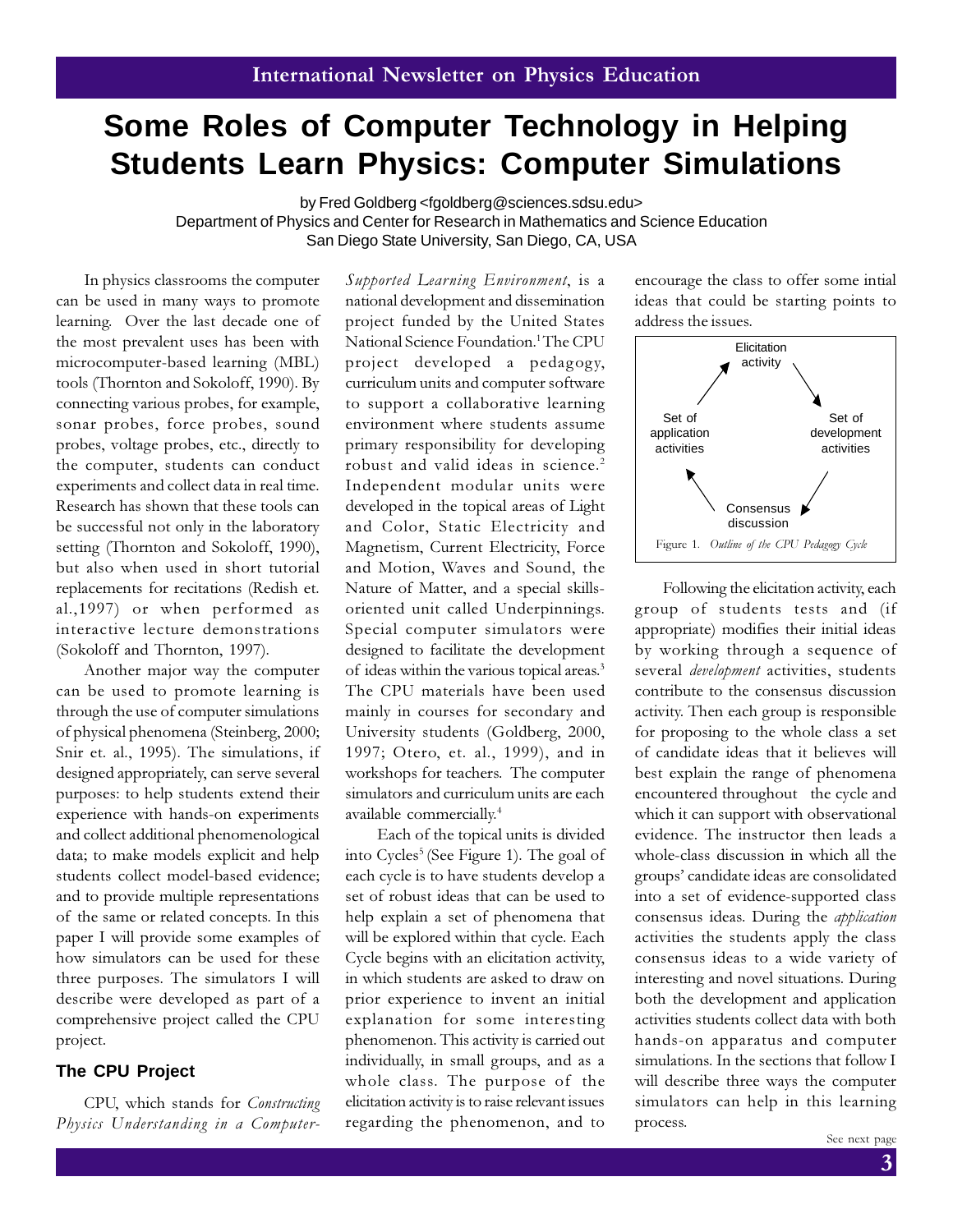#### **Computers can help students extend hands-on experiments and collect additional phenomenological data to develop and test ideas**

One of the ideas students should develop in the CPU Light and Color Unit is that an extended optical source can be thought of as a sequence of closely spaced point sources (Otero, et. al., 1999). This idea is developed within several different contexts (shadows, pinholes, mirror images, and light images). Figures 2, 3, and 4 illustrate how this is done in the context of shadows. Figure 2 shows the apparatus for an experiment students perform with two point sources (they use Mini-Maglites<sup>TM</sup>), a square shaped blocker and a screen. After investigating the shadow formed with two sources, students add additional point sources and then explore what happens with a continuous line source (Figure 3). Figure 4 shows the portion of an activity document where students are explicitly asked to think about the relationship between a continuous source and a sequence of point sources, and includes responses of a particular group. The students were able to set up analogous experiments using the simulator and to paste screen shots into their activity document to use as evidence. (Figure 4 also suggests how students open the computer simulators. They click on links within the activity document.)

During one activity in Waves and Sound unit the teacher demonstrates the use of an actual ripple tank, then has students perform a series of experiments with a simulated ripple tank. The CPU Ripple Lab simulator allows students to set up several wave tanks simultaneously on the screen and explore how changing one or more parameters changes the resulting wave pattern. Figure 5 shows a snap shot from a single computer screen where four different wave tanks have been arranged simultaneously. The purpose of this sequence is to suggest how the wave pattern from a line source can be approximated by the wave pattern from a sequence of point sources.



Figure 2. Experimental apparatus to study shadow with two point sources. On the right is a snap shot from the CPU Shadows and Pinholes simulator, showing the complex shadow formed with two point sources, a rectangular blocker, and a screen.



Figure 3. Experimental apparatus to study shadow formation with an extended source. On the right is a snap shot from the CPU Shadows and Pinholes simulator, showing the complex shadow formed with an extended line source, a rectangular blocker, and a screen.



9. After looking at the shadow formed with the long source, paste several point sources right next to the long source,

1 source 2 sources 7 sources Line source

Figure 5. Snapshots from the CPU Ripple Lab simulator showing the wave patterns formed by one, two, and seven point sources, and a continuous line source.

#### **Computers can help students test conceptual models**

In addition to providing students with phenomenological evidence, the CPU simulators can also provide conceptual or model-based evidence. In this case the students manipulate a graphics-based model built into the simulator. Below we provide examples from the CPU Units on Light and Color, and Static Electricity.

In the Light and Color Unit, students are asked to construct light ray diagrams to explain how light behaves when images are formed with mirrors

and lenses. One of the tools available in the Light and Color simulators is a light ray spray. For example, in the mirror simulator students can construct a set-up with an extended light source, concave mirror and, screen. They can then drag out a light ray spray from any point on the source and the

simulator will show how the light rays reflect from the mirror. To help students understand the one-to-one correspondence between object point and image point, the simulator allows them to drag the origin of the light ray spray along the entire length of the extended source and observe what happens to the point where the reflected light rays converge. Figure 6 shows a sequence of screen shots corresponding to the student dragging the origin of the light spray from the top of the complex source, towards the bottom. As this is done, the corresponding image point is mapped out on the screen.<sup>6</sup>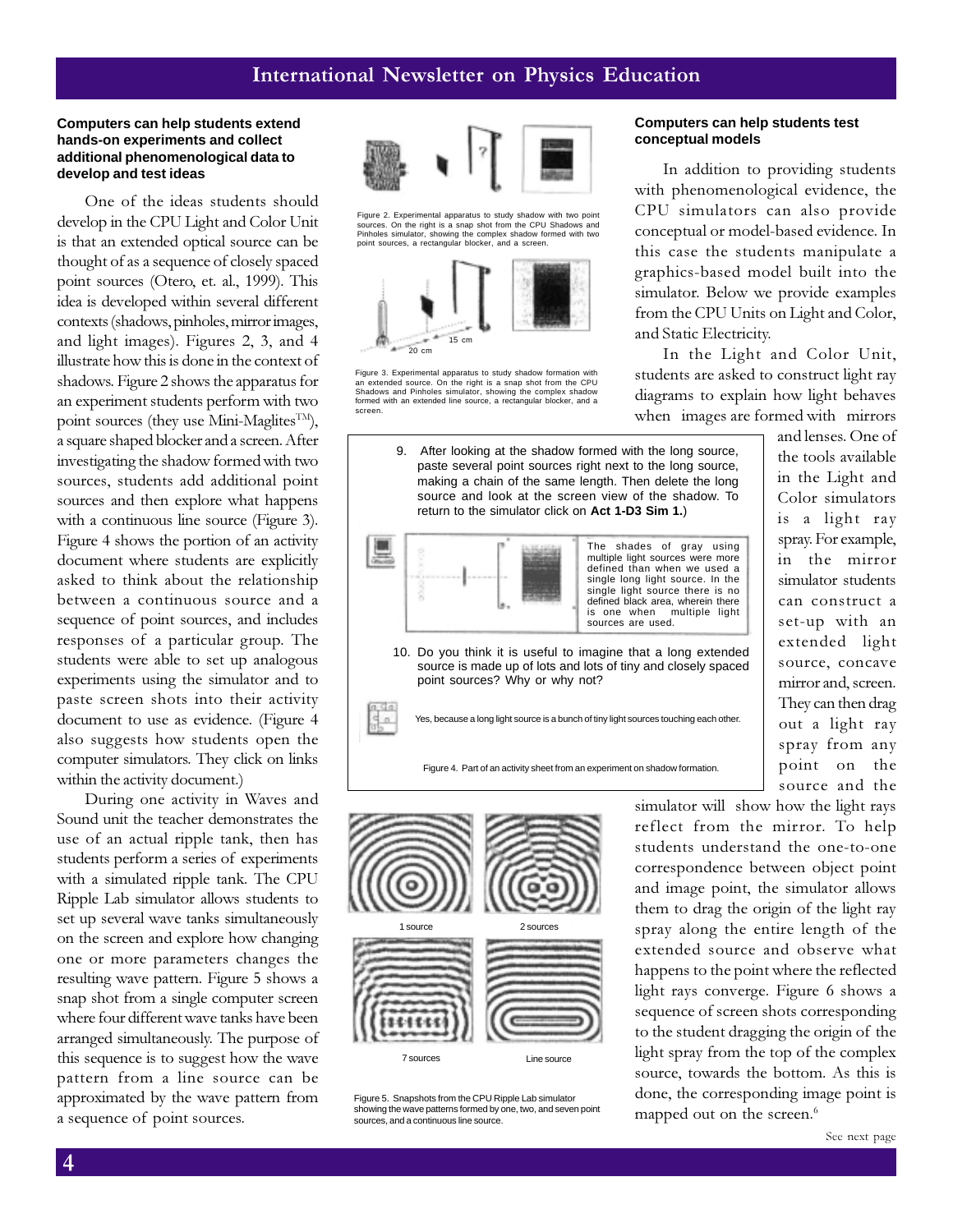

Figure 6. Snapshots from the CPU Mirror Simulator. Each shows a complex source in front of a concave mirror, with a screen to the left of the source. On the left of each snap shot is a window showing the image that appears on the front of the screen. In (a) through (c) a spray of light originates from three different points on the source, suggesting how each image point corresponds to a unique object point.

The static electricity simulators provide another example of how students can obtain and use conceptual evidence. During the Static Electricity Unit students gather evidence to support the idea that when certain dissimilar objects are rubbed together, the rubbed surfaces of the two objects are affected differently; that is, when each of these rubbed surfaces is brought near a third rubbed surface, different attraction and repulsion effects are observed. The simulator uses a simple coloring model to support these observations. When appropriate objects are rubbed together in the simulator, the rubbed surfaces are colored either red or blue, and the thickness of the colored layers depends on the amount of rubbing. (Later in the unit the red and blue coloring are associated with excess positive and negative charge.)

In one of the hands-on experiments, students use a soda can electroscope (Morse, 1992). This consists of a soda can horizontally mounted on an inverted styrofoam cup. A few strips of very light aluminum foil (tinsel) hang down from one side. When students bring a charged object near (but without touching) the other side of the electroscope, the aluminum strips are observed to stick out from the other side of the can (Morse, 1992). Their task is to try to make sense of this observation and to explain it in terms of the red and blue coloring scheme. By using the simulator to observe dynamically the coloring taking place when a simulated charged insulator

is dragged near to the simulated (neutral) electroscope, the students are able to develop a reasonable initial explanation for the polarization process. Figure 7 presents several snap shots from the static electricity simulator that helps model the polarization process.



Figure 7. Snapshots from a CPU Static Electricity simulator. (a) Two neutral insulators are near each other. (b) After rubbing together, the rubbed surfaces are colored red (R) or blue (B). A neutral conductor with a conducting indicating flag sits nearby. (c) An R-charged insulator brought near a conductor causes the nearby surface of the conductor to be colored oppositely (B), and the far surface to be colored the same (R) as the charged insulator. This behavior models the phenomenon of polarization.

Otero (2001) carried out a comprehensive study to examine the role that the computer-based coloring model seems to play in facilitating students learning in static electricity. As part of her study, Otero observed groups of students working through a sequence of activities, each involving both handson and simulator-based experiments. She determined the percentage of time groups were engaged in sense making (explaining predictions or observations in terms of models, engaging in peer instruction, recognizing unresolved issues, etc.). The data was separated into during laboratory experiments and during simulator experiments, as

percentages of total time performing an activity. The results for one group are summarized in Figure 8. The data shows that in the first few activities, the group spent more time sense making when performing simulator experiments than when performing laboratory experiments. The situation reversed itself during the last few activities.

This data can be interpreted in the following way. During the first few activities, when students' own models were not well formulated or detailed, there was little discussion surrounding the laboratory results. The outcomes of the experiments either confirmed or disconfirmed their predictions, but there was little interpretation of the results. The simulator experiments, however, because

> they enabled students to focus on a simple coloring model that was visual and manipulative, generated extensive discussion when students made predictions and interpreted results. The group tested and changed ideas while working with the simulator. Eventually, their models became more robust. Towards the end of the unit, they were able to

carry out extensive discussions around the laboratory experiments, while the simulator experiments seemed to be just repetitions of what they had done with the laboratory experiments, and generated little additional sense-making discussion.



Figure 8. Percentage of activity time groups spent in sense-making when<br>performing laboratory or simulator experiments. Data is shown for si<mark>k</mark><br>successive activities during the CPU unit on Static Electricity.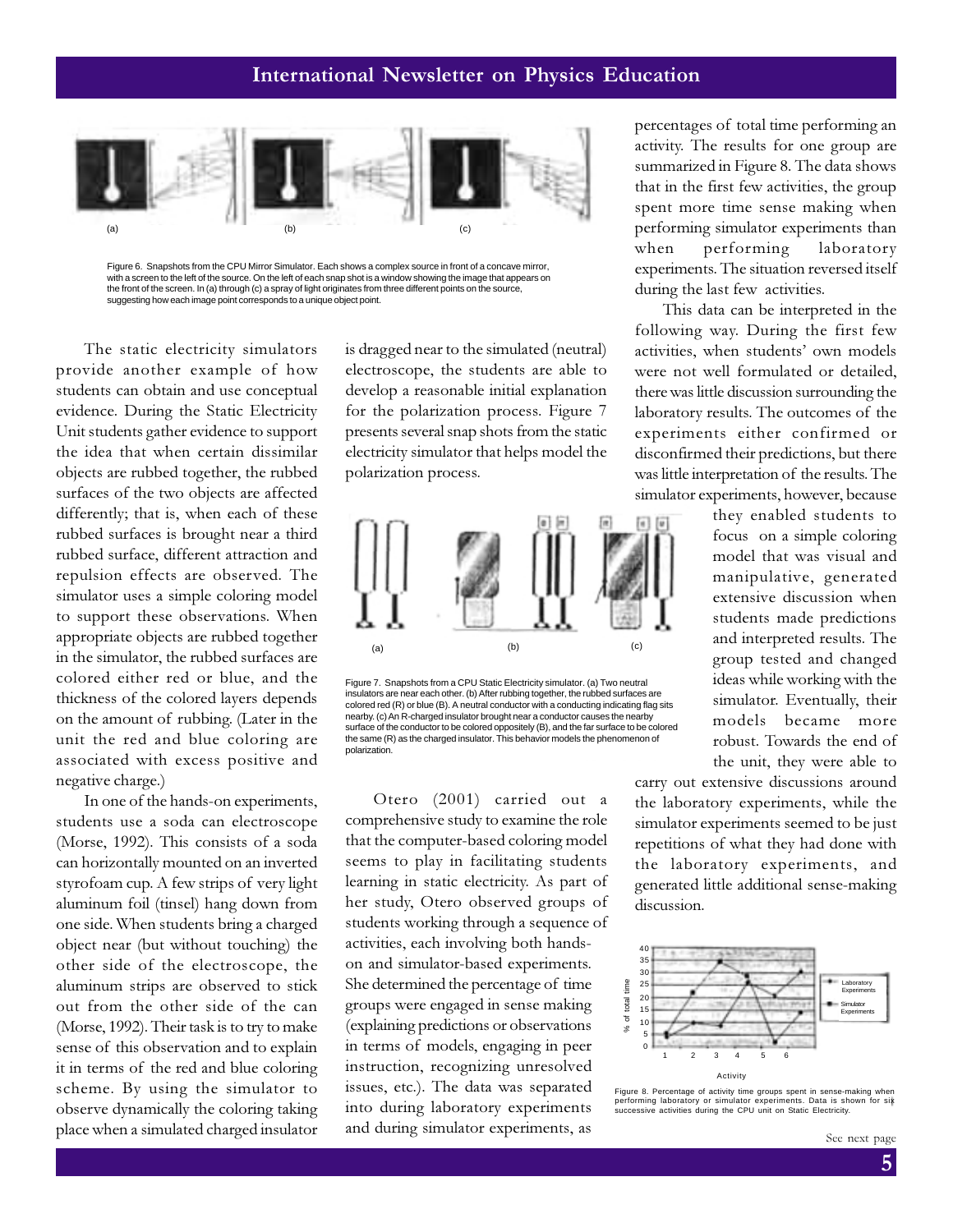#### **Computers can provide multiple representations**

Many simulators show multiple representations of the same or related concepts, and this can enhance students' understanding. For example, in the Current Electricity Unit students work with batteries and bulbs to construct a model to explain the behavior of circuits. They often use the Current Electricity simulator to extend their observations. Figure 9 is a snap shot from the simulator and shows multiple representations for the electric current. This circuit has three identical (1.5 volt) batteries and two different bulbs. A compass and an ammeter have been added. A separate compass window shows the compass deflection, and the ammeter provides a direct digital readout. The simulator can also represent current in terms of current arrows (whose length is proportional to the value of the current) and current numbers appearing alongside bulbs (whose magnitude is proportional to the current in the bulb). A yellow disk centered on each bulb symbol represents the brightness. (Actually, the area of the disk is proportional to the power dissipated in the bulb). As students change parameters in the circuit (numbers of batteries or number and resistances of bulbs), they can observe corresponding changes in all the current representations.



Figure 9. Snapshot from CPU Current Electricity Simulator showing circuit with three batteries, two bulbs with different resistances, a compass, switch, and ammeter. A separate window displays the simulated compass needle deflection.

#### **Summary**

In this paper I have briefly described three ways that specially designed computer simulators can provide support to help students learn physics. First, they can provide phenomenological evidence that students can use to extend the observations they make with handson equipment. Second, the simulations can provide conceptual evidence that students can use to compare directly with their own conceptual models. Third, the computer simulations can be used to provide multiple representations.

The simulators discussed in this paper were developed as part of the CPU Project. Research carried out within the context of this project suggests the complementary roles that hands-on and computer simulator experiments can play in the learning process.

#### **Notes**

- <sup>1</sup>The CPU Project has been supported by United States National Science Foundation Grant ESI-9454341.
- 2 Information about the CPU project is available on the web at http://cpuproject.sdsu.edu.
- 3 The CPU curriculum materials and software was developed by a large team of physics educators. Principal authors and designers included Fred Goldberg (director), Patricia Heller (co-director), Sharon Bendall, Robert Morse, Jim Minstrell, Paul Hickman, Jennifer Hickman, Andy Johnson, Valerie Otero, Laura McCullough, Sandra Grindle, Roy McCullough, Jodi McCullough, Michael McKean, Arni McKinley, and Joseph Faletti. The software had been developed in collaboration with Physicon Ltd. (Russia), a member of Open Teach(c) Group.
- 4 The CPU Simulation Software and the CPU Curriculum Units are available from The Learning Team,

<http://www.learningteam.org.>

- 5 This approach is an extended modification of the Learning Cycle developed by Robert Karplus and others as part of the Science Curriculum Improvement Study (SCIS) of the 1960s (Karplus, 1977).
- 6 The CPU mirror simulator enables students to choose either a real or an ideal mirror, which either displays or does not display spherical aberration.

### **References**

- DeJong, T. and van Jooligen, W. R. (1998). Scientific discovery learning with computer simulations of conceptual domains. Review of Educational Research, 68, 179-201.
- Goldberg, F. (1997). Constructing physics understanding in a computersupported learning environment. In J. Rigden (Ed.) Proceedings of the International Conference on Undergraduate Physics Education: Vol. 2. American Institute of Physics.
- Goldberg, F. (2000). How computer technology can be incorporated into a physics course for prospective elementary teachers. In A. Gayle Buck, G. Jack Hehn and L. Diandra Leslie Pelecky. The role of physics departments in preparing K-12 teachers. American Institute of Physics. College Park, MD.
- Hickman, P., Morse, R. A., Otero, V., Johnson, A., and Goldberg, F. (1999). Static electricity and magnetism [CD]. In constructing physics understanding: curriculum units and simulation software [CD]. The Learning Team, New York.
- Karplus, R. (1977). Science teaching and the development of reasoning. J. Research Science Teaching, 14, 169-175.
- Morse, R. A. (1992). Teaching about electrostatics: AAPT/PTRA workshop manual. American Association of Physics Teachers. College Park, Maryland.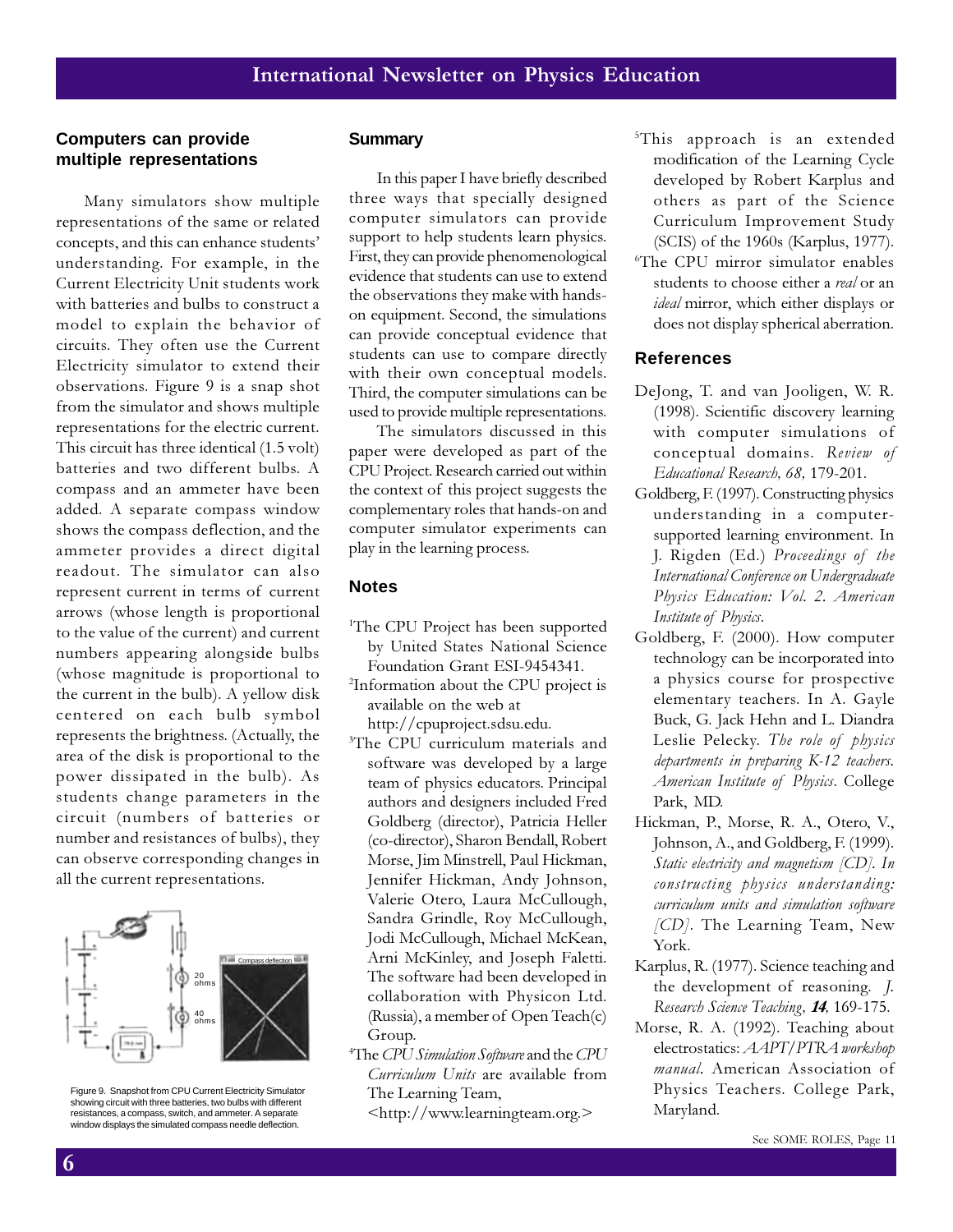# **Computational Physics Using Simulations and Mathematical Packages**

by Ian D. Johnston <idj@physics.usyd.edu.au> School of Physics, The University of Sydney

Ever since the invention of computers, physicists have been right at the forefront of their development and usage. In the late 1940s and early 1950s, the large automatic computing machines, ENIAC, UNIVAC, ILIAC, etc. were constructed in physics laboratories in universities like Pennsylvania and Illinois. In the 1970s and 1980s, when the Internet was developed, computers enabled communications between CERN and high energy physics laboratories in the USA.

The effect of computers on physics research was immediate, not only on experimental physics, but particularly on theoretical physics. In astronomy, nuclear physics and hosts of others, theoreticians tackled problems that had been completely intractable for the preceding generation.

Today, essentially every research physicist uses a computer to aid their calculations and, most importantly, to visualize and interpret their results. Some decades back it seemed natural for the technical journals to speak of there being two kinds of physics – experimental and theoretical. In recent years, more and more scientists are saying that there should be three categories – experimental, theoretical, and computational physics.

The way physics is done has been transformed by the advent of the computer. What about the way physics is taught?

### **Computation and the teaching of physics**

For many years the size and cost of computers meant that they could not be used by students, except at postgraduate level. But in the last two decades, the enormous advances in the computing power and graphical capabilities of personal computers, and more recently the emergence of the World Wide Web, have promised great changes in physics teaching. In other subjects, it is the possiblity of effective Computer-Aided-Instruction packages which teachers are excited about. Not so much in physics. Physics teachers, at university level anyway, seem unwilling to consider seriously the idea of programmed learning under the control of a computer. They firmly believe that a real live person is the only kind of teacher for physics students. But on the other hand, aware of the role computers have come to play in professional physics, they have been among the first to understand the need to teach their students how to use computers as a tool. For more than a decade now, computers have been ubiquitous in experimental teaching laboratories. But computation has not yet made very great inroads in the theoretical (lecture) curriculum.

It has always been acknowledged that what makes physics a difficult subject for students is its heavy reliance on analytical mathematics – often at a level of sophistication far beyond the students' expertise. Many physics departments, all over the world, have taken advantage of the advances in personal computers to alleviate some of these difficulties by teaching computational physics. In these courses, the main role of the computer is to replace some of the analytical mathematics with numerical computation, and to present the results in pictorial form.

There has been an interesting spinoff from this. In mainstream physics

curriculums, there has always been a strong tendency to include material which is capable of being developed with relatively simple mathematics, and to avoid topics which demand elaborate analytical treatment. With the teaching of computational physics with powerful computers, this constraint is no longer necessary. Indeed it is now possible to teach material to students which used to be considered far beyond their grasp. Several papers in technical journals over the past decade have made the point that the introduction of computers into physics teaching changes not only how physics is taught, but also what physics is taught.

The different roles that computational physics can play in the physics curriculum are:

- Visualization. The computer is used to make visible the results of theoretical calculations which are ordinarily difficult to appreciate because of their mathematical complexity. These occur especially in fields like relativity or quantum mechanics. Particular examples that spring to mind are a set of photorealistic representations of a vehicle moving close to the speed of light produced by a group at the Australian National University in  $1997;$ <sup>1</sup> or animations of the motion of a wave packet showing phase changes by means of colour-coding which were produced for the CUPS project in 1995.<sup>2</sup>
- Conceptualization. The computer is used to clarify the meaning of a theoretical derivation by simplifying the logic, usually by replacing a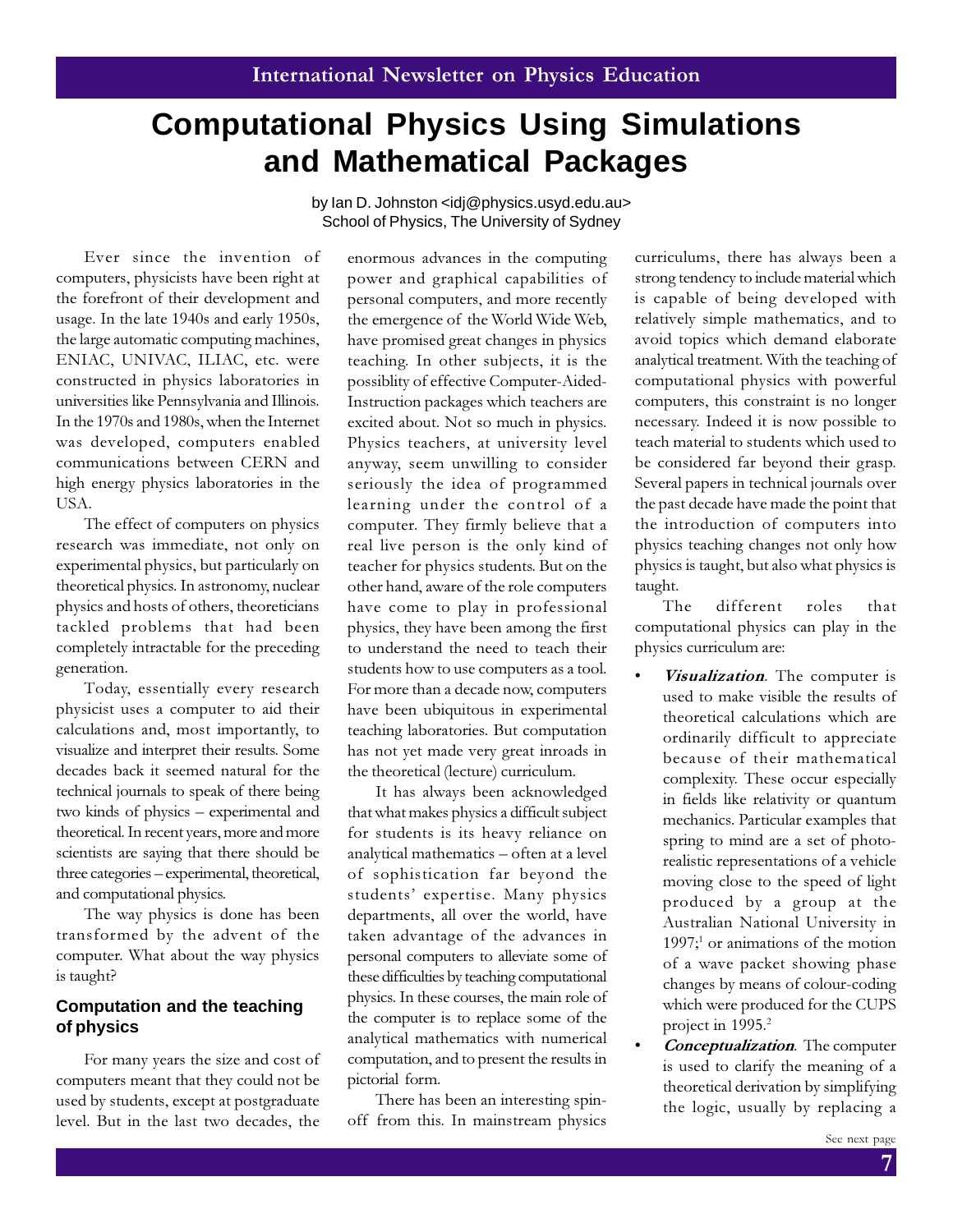complicated analytical treatment by a much more straightforward, from-first-principles computation. Examples are an animation to demonstrate the concentration of surface charges on a conductor at points of small radii of curvature, by this author in 1995;<sup>3</sup> or a representation of the process of synchrotron radiation from a (very) rapidly oscillating charge, also produced for the CUPS project in 1995.<sup>4</sup>

**Extension**. Adopting a computational approach allows new subjects to be taught, which might otherwise be considered to be beyond the students' mathematical ability. Examples are a proper study of Fresnel diffraction, made possible through the use of another simulation from the CUPS project  $(1996)^5$  or the introduction of a course on percolation theory at the author's home university in 1992.<sup>6</sup>

There are other roles that computational physics can play, and many other examples that could be quoted, other than those the author happens to know about. But the main point is that computational physics clearly can be a valuable part of physics curriculums. The question to be asked is: Has it in fact become so?

#### **Implementation**

In Australia (the context which this author knows best) something of the order of 50% of physics departments offer students a course called Computational Physics or Computational Science. However, nearly all of these courses are designed for students at advanced levels: third year, fourth year or postgraduate. The number of departments offering such courses to first or second year students seems to be small.

In other countries, information is more difficult to gather, but much the same pattern seems to occur. In the USA for example, a reputable web site, maintained by the newly appointed editor of The American Journal of Physics, lists 27 universities which offer such courses (the list was compiled in 1999 by asking academics to register their interest).<sup>7</sup> – Of these, judging by the code numbers given to those courses, nearly all aimed at high level students.

The information presented here is, admittedly, scanty; and obviously no firm conclusions can be drawn. But this author believes that there is no evidence that computational physics has made great inroads into ordinary physics curriculums, particularly at first and second year levels. This must be considered unfortunate because numbers show that the majority of students who start studying physics at university do not proceed beyond first or second year level.<sup>8</sup> Therefore many students are not being introduced to physics as it is practised today.

However the courses that do exist offer valuable insights into the teaching of this subject. If a department were thinking of introducing such a course, with a significant hands-on component, a number of decisions would have to be made.

• Will the students be asked to do their own programming, or will any packages or simulations they are asked to work with be completely prewritten? There are arguments in favour of both. On the one hand, a detailed understanding of all stages in the solution of a problem will give them depth of understanding. A black-box approach will relieve them of a lot of (unimportant) sources of error and let them concentrate on the physics.

- Will the development of mathematical competence be an important aim? Many computational physics courses are essentially training in the use of Mathematica or MatLab or other mathematical packages. The physics being discussed is not important in its own right it is merely a vehicle for the computation.
- Will the physics content of the course be chosen so that it reinforces, or is reinforced by, a parallel lecture course? This is a problem inevitably faced by those designing courses in experimental physics. Often it is too expensive or too inconvenient to keep lectures and laboratory in step with one another. The same can be true in computational courses where supporting software has to be written or purchased.

Once those decisions have been made, the actual method of implementation needs to be chosen. Below is a list of some commercially available packages which the students can work with.

• M.U.P.P.E.T. The Maryland University Project in Physics and Educational Technology was developed in 1988, based on the philosophy that students should be in charge of their own learning not the computer.<sup>9</sup> They should be actively involved in every stage of the problem solving process, which meant they had to do at least some of their own programming. The language chosen was Pascal in the version Turbo Pascal. <sup>10</sup> What M.U.P.P.E.T. contributed was a few well designed utilities to smooth the organization of data input, the setting up and drawing of graphs, and the making of program direction choices.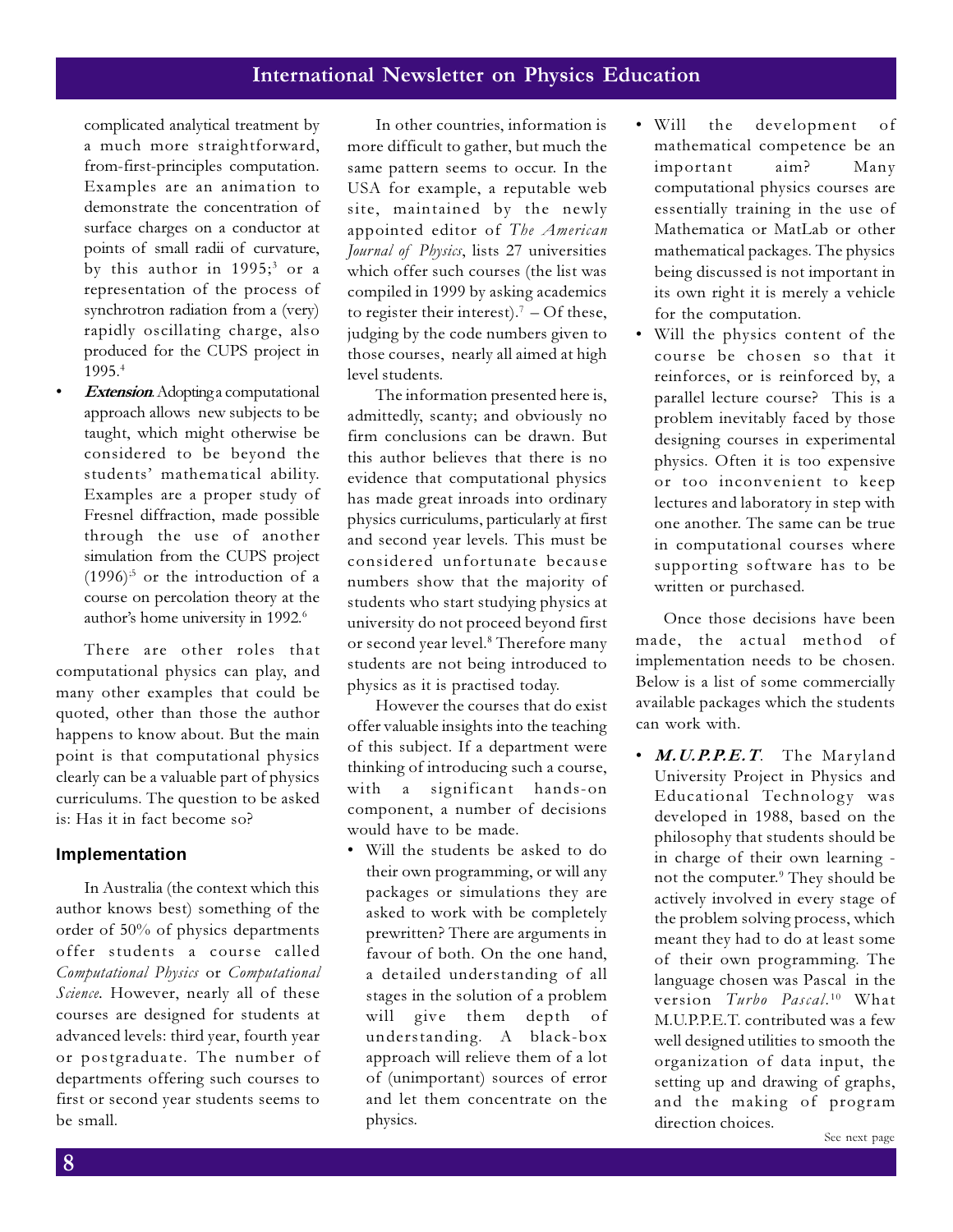- CUPS (Consortium for Upper-level Physics Software) This very extensive project, was carried out in 1996.<sup>11</sup> The authors were an international group of 27 scientists and they developed computer simulations and associated texts for the nine junior/senior level physics courses, which comprise most of the undergraduate physics major curriculum. The simulations are complex, often realistic, calculations of models of various physical systems, and each comes with sets of student problems. They were designed to be used in lecture demonstrations or to create computer models for the testing of physics theories and used by students in a computer laboratory setting.
- *Physlets* (Physics applets) are small, flexible Java applets designed to be used in a wide variety of WWW applications.<sup>12</sup> They were originally written in about 1996 by physicists at Davidson College, North Carolina, who had been involved in the CUPS project. Many of the first physlets reproduced simulations that had been included of the CUPS software for the WWW. Their main usefulness is to be included in larger html documents prepared by individual teachers. Lately many other physicsrelated Java applets have been produced around the world. Many of these are included among the "official" physlet collection.
- **STELLA** is a "modeling software" package, originally designed for use by people in business, the humanities and social sciences.<sup>13</sup> It claims to be built on the systems approach to problem solving, with emphasis on interrelationships and interconnectivity rather than on a collection of variables. It builds mathematical models in a pictorial fashion – icons to construct a graphical representation of the input parameters, from which

the software automatically creates equations that are needed to simulate a model. The solution to the problem can be viewed as graphs, tables, or animation. Because of the way it avoids explicit mathematics, it is used extensively in the earth and the life sciences. It has also been used successfully in some German high schools to solve physics problems that essentially involve second order differential equations.

Matlab/Mathematica. There are today several mathematical software packages available, of which these two are perhaps the best known. Mathematica, developed in 1988, describes itself as a comprehensive technical computing environment.<sup>14</sup> Its specialty seems to be its ability to handle analytical mathematics, although it does numerical calculations as well. MatLab (1994), on the other hand, describes itself as a "fullfeatured calculator."<sup>15</sup> It is therefore particularly powerful in handling numerical computations. Either of these could be used in a computational physics course where acquiring mathematical expertise was important.

### **Computational physics at the University of Sydney**

Twelve years ago, in 1989, the School of Physics at the author's university made a policy decision, after a twelve-month trial, to introduce computational physics courses into its undergraduate curriculum. In the planning, three main aims were articulated:

- 1. to expose students to the use of computation as a way of doing physics,
- 2. to give them the chance to solve a wider range of problems than in a traditional lecture course, and

3. to allow them to acquire a marketable degree of computer literacy.

 It is against these aims that the success of the change must be judged.

 It was originally decided to use M.U.P.P.E.T. in these courses, though in time this was changed. After a few years these courses were in place:

- A semester-length course at second year level for mainstream physics and engineering students, which dealt with quantum mechanics; and later, another dealing with electromagnetism. These involved a change in the structure of the teaching program – from 4 hours lectures and 4 hours laboratory per week, which it had been previously, to 3 hours lectures, 3 hours laboratory and 2 hours microlab. Later when the curriculum changed and Electromagnetism was no longer offered in the same semester as the corresponding computational module, a new module was designed based on the optics part of the CUPS: Waves and Optics simulations.<sup>16</sup>
- A similar course at third year level, which involved the teaching program being changed from 5 hours lectures and 7 hours laboratory per week, to 4 hours lectures, 6 hours laboratory and 2 hours microlab (for one semester only). When the course structure was changed to stand-alone modules in 1998, the computational course remained as a 4-unit module. The material covered in this course depended on lecturers' areas of expertise. Most recently it dealt with Fourier Transforms.
- A smaller course at first year level designed for students in the advanced stream involving 3 hours work per week in the computer laboratory for 3 weeks. The material covers simple harmonic and chaotic motion of oscillating systems.

These courses were taught in a microcomputer laboratory and required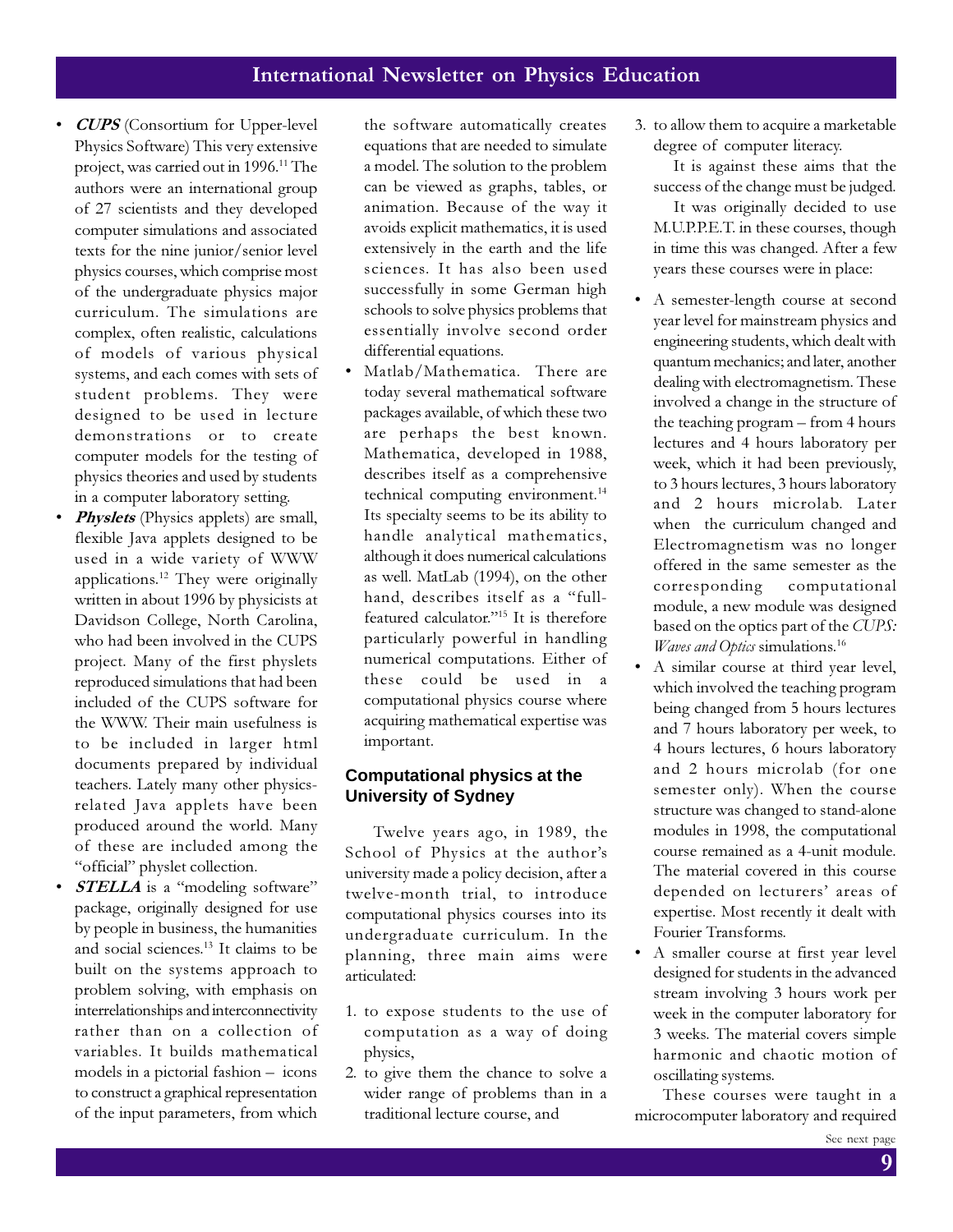students to write (or modify) Pascal programs in order to explore the solutions of sets of problems related to the topics in question. Most recently, in 1998, a course on Scientific Computing was introduced at the third year level. This is somewhat related to the three computational physics courses, though considerably wider in the kind of computing techniques it covers.

A number of important lessons were learned from the experience of running these courses over the decade.

- i. If possible, the subject matter covered should be closely tied to a current lecture course. If it is not, students, particularly engineering students, often fail to see why they are being asked to do the work. It reflects the unfortunate fact (known to organizers of experimental laboratories) that students seem to feel that lectures are the only "real" source of knowledge. All else should support the lectures.
- ii. Though using a computer would seem to be an intrinsically individual activity, students seem to learn about the science best when they work in groups of three per computer. In 1995, a research project followed a group of students through a complete microlab course, and showed that, at each stage in a problem solving process, 30% of the time was spent talking to one another.<sup>17</sup> Examination of the content of the conversations supports the findings of Kelly and Crawford that such talk is an indispensable part of the learning process.<sup>18</sup>
- iii. This is not a particularly cheap way of teaching. It is different from some other forms of Computer-Aided-Learning. In this kind of work the student must extract the

science from what the computer is calculating, in the same way as they must extract the science from how an experiment behaves in an ordinary laboratory. They need tutors to help them. It is difficult to get the tutor: student ratio below 1:16, which is about what it is in most experimental labs.

Since the inauguration of the courses they have been changed were caused by several factors. Firstly, the Computer Science department no longer taught Pascal, until then almost a universal student programming language. Then, some years back, Borland ceased to support Turbo Pascal. In 1999, when upgrading some of the computers to 300MHz, it was discovered that Turbo Pascal would not run on very fast machines. It is known to be a bug in Turbo Pascal, but Borland declined to accept responsibility. There is a patch that can be applied, available on the Web, which will keep things working for a few years,<sup>19</sup> but it was clearly time to shift to another platform.

After extensive consultations, it was decided to move to MatLab.[7] Even though MatLab seems primarily designed as a kind of super calculator, it can be used as for some high-level programming. So by learning to use it, students should gain some of the skills we have considered important in the past. Furthermore, at Sydney University, the Engineering and Mathematics departments use it. But a lot of effort was involved. All the teaching materials developed over the years had to be rewritten. The physics and the mathematics were the same and didn't have to be rediscovered but they were not the problem; it was the programs in which they were embedded in that spawned all the bugs, and caused all the angst. Rewriting them was as long and tedious a process as it was initially.

#### **Is this one solution?**

As a result of all this experience at Sydney University, a particular way of teaching computational physics has developed. It seeks to include the advantages of the interactive simulation with a focus on the details of problem solving that the mathematical packages provide.

Students are asked to work through a set of exercises, in quantum mechanics, or oscillation theory, or Fourier transforms, or whatever.<sup>20</sup>The exercises are mathematical, and require numerical solutions. They do this using MatLab. Many of the calculations are repetitive, and therefore, as they work through these exercises, students are asked to construct quite sophisticated minipackages which are capable of accepting new input data and of displaying the results in whatever form is most appropriate – numerically, graphically, or with animations.

In order that they do not waste time setting up the necessary graphical user interfaces, these are given to students in the form of small computational objects, bundles of MatLab code which perform one specific job. There is, for example, an object which will find the zero of some general function of a single variable by performing a binary chop, displaying the intermediate steps in the process. These are all written by the instructors of the course.

In the end, the students are constructing simulations, which can be used just like a physlet or a CUPS simulation. The difference however is that they are not closed black boxes. They consist of a number of selfcontained computing objects connected together, which can be used independently and changed at will. A good name for these might be semisimulations.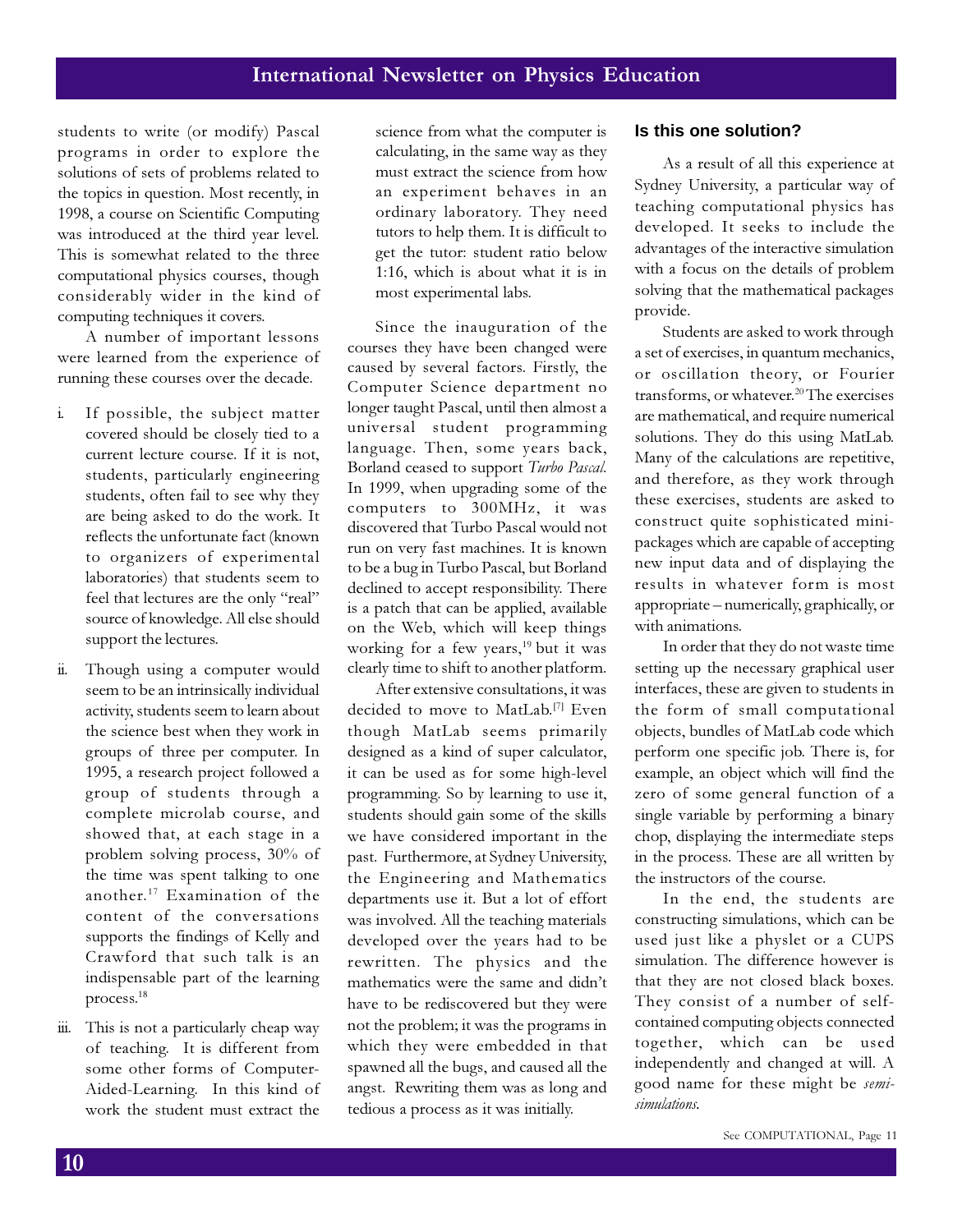It is to be noted that the Korean Physical Society has recently been reorganized for strong emphasis on education and strives for educational resource sharing at the national as well as international level. $10$ 

#### **Notes**

- 1 http://post16.iop.org/advphys
- <sup>2</sup>Novak, G. M. et al., *Just-in-Time* Teaching (Prentice Hall, 1999).
- <sup>3</sup>Mazur, E., Peer Instruction (Prentice Hall, 1997).
- <sup>4</sup>McDermott, L C. et al., Physics by Inquiry, (John Wiley & Sons, 1996).
- <sup>5</sup>Sokoloff, D., P. Laws and R. Thornton, Real Time Physics (Vernier Software, 1995).
- 6 Sokoloff, D. and R. Thornton, Tools for Scientific Thinking (Vernier Software, 1995).
- <sup>7</sup>McDermott, L. C. et al., *Tutorials in Introductory* Physics (Prentice Hall, 1998).
- <sup>8</sup>Laws, P., *Workshop Physics Activity Guide* (John Wiley & Sons, 1997).

9 http://www.swin.edu.au/physics/aspen/ <sup>10</sup>AAPT Announcer, Vol. 31, p. 10 (Summer 2001).

 \*Supported by Korea Science and Engineering Foundation

<sup>a</sup>Secretary of Education, Korean Physical Society (jin@moak.chonbuk.ac.kr)

<sup>b</sup>Chair, Asian Physics Education Network (khl@moak.chonbuk.ac.kr)

2002 IUPAP (Continued from Page 1)

The IUPAP General Assembly is held under the auspices of IUPAP and is organised by the German Physical Society (Deutche Physikalische Gesellschaft) and the Berlin Universities (Humboldt Universitaet Berlin, Freie Universitaet Berlin, Technische Universitaet Berlin).

#### For inquiries, write to:

Prof. Dr. Juergen A. Sahm (ICPE Commission Chair)

#### Mr. Holger Dietz

(Organizer)

Technische Universitaet Berlin, Sekr. PN 1-1, Hardenbergstr 36, D-10623, Berlin, Germany Phone/Fax: 49-30-314 23056/57

#### TIME-DEPENDENT (Continued from Page 2) ICPE INTERNATIONAL (Continued from Page 1) SOME ROLES (Continued from Page 6)

Two hundred fifteen (215) foreign and local participants, consisting of physics educators, teachers and students attended the conference. Twenty-six foreign participants came from eight countries: South Korea, Japan, Netherlands, USA, Australia, Thailand, England and China.

The multimedia software and computer-based experiments competition, which was sponsored by the Department of Science and Technology, highlighted the conference. Among the nine entries submitted, the "Temperature Sensor Interface" developed by Marko E. Arciaga, Louella Judy A. Vasquez and Melvin F. Estonactoc of the UP National Institute of Physics, bested eight (8) other entries to win first prize. The best multimedia award went to "The Mysterious Egg" developed by Alexander Canabano, Joan Dorato, and Joey Estorosos of the University of San Carlos, Cebu City, while the best interfacing experiment was awarded to the "Video-based Tracker" of Marilou Catadal, et. al. of the UP National Institute of Physics. Two other entries received consolation prizes. The winners received cash awards and a plaque.

GIREP (Continued from Page 1)

Speakers from different countries are invited. Some of the confirmed invited speakers are: Per Erik Bengtsson: Physics in Combustion; Ian Griffin: (Out) Reaching for the Stars, The Space Telescope's Role in Education; Paul Hewitt: Teaching Conceptual Physics; Jessica James: Physics and Finance; Enrik Lundstedt: Living with Our Stars; Leopold Mathelitsch and Ivo Verovnik: Physics of Acoustical Phenomena; John Rigden: Marketing Physics: An Untapped Resource; Max Thompson: Physics in Peace Keeping; Michael Vollmer: There is More to See than Eyes Can Detect; and Dean Zollman: Teaching the Physics Related to Medical Diagnostic Instruments.

- Otero, V. (2001). The process of learning about static electricity and the role of the computer simulator. Unpublished doctoral dissertation. San Diego State University, USA.
- Otero, V., Johnson, A. & Goldberg, F. (1999). How does the computer facilitate the development of physics knowledge among prospective elementary teachers. Journal of Education 65, 45-54.
- Redish, E. F., Saul, J. M., & Steinberg, R. N. (1997). On the effectiveness of active engagement microcomputerbased laboratories. American Journal of Physics, 65, 45-54.
- Sokoloff, D. R., & Thornton, R. K. (1997). Using interactive lecture demonstrations to create an active learning environment. The Physics Teachers, 35, 340-347.
- Steinberg, R. N. (2000). Computers in teaching science: To simulate or not to simulate? American Journal of Physics, 68, S37-S41.
- Smith, S, J., & Grosslight, L. C. (1995). Conceptually enhanced simulations: A computer tool for science teaching. In D. Perkins, J. D., West, S. M., & Wiske, M. (Ed). Software goes to school: Teaching for understanding with new technologies. NY: Oxford University Press.
- Thornton, R., & Sokoloff, D. (1990). Learning motion concepts using realtime microcomputer-based laboratory tools. American Journal of Physics, 58, 858- 867.

COMPUTATIONAL (Continued from Page 10)

These new ways of teaching computational physics have only been used at Sydney University for two years, very successfully by all usual measures. It remains to be seen if, in some years time, they can be judged to be a viable and reliable way of teaching this subject, and whether the original aims, mentioned above, have been achieved.

See next page